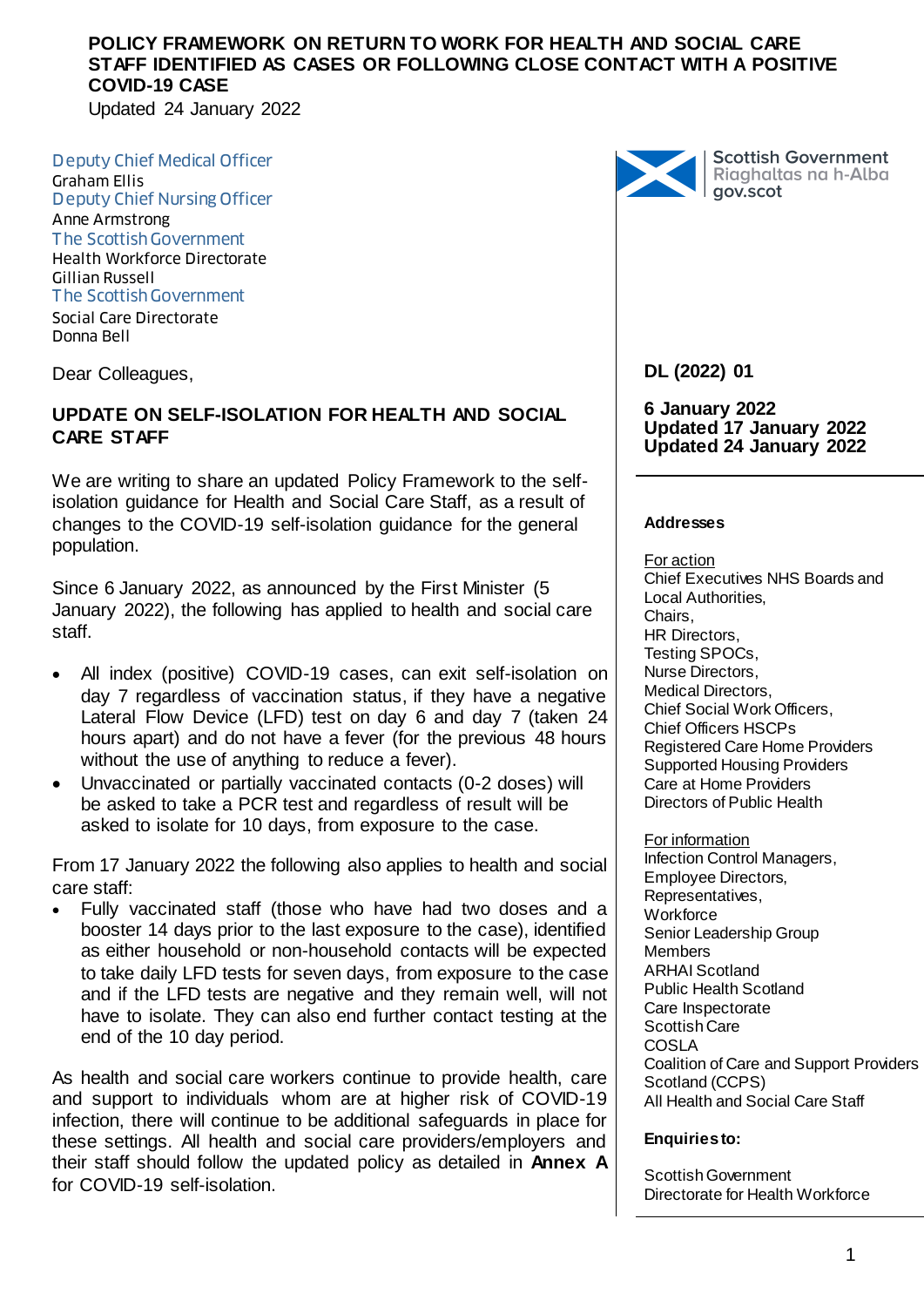Updated 24 January 2022

We would like to continue to remind the sector that it is critical that staff receive their vaccines and booster due to our current understanding of the characteristics of the Omicron variant:

- It has increased transmissibility compared to previous variants that have emerged.
- Having your  $1<sup>st</sup>$  and  $2<sup>nd</sup>$  dose of the vaccine offers limited protection against symptomatic disease from this variant.
- Receiving a booster dose of the vaccine is known to increase protection from Omicron substantially.<sup>1</sup>

Early identification of cases is even more important with the Omicron variant and as you are aware, we are strongly encouraging all health staff to take a LFD test daily and all social care staff to undertake a LFD test each working day and weekly PCR tests where required. Routine daily LFDs and weekly PCRs are not generally required from day 11 to 28 after staff have been identified as a case, as outlined in Annex A.

All staff are reminded to record LFD results (positive, negative and void) on the portal Welcome - [COVID Testing Portal \(service](https://nhsnss.service-now.com/covidtesting)[now.com\).](https://nhsnss.service-now.com/covidtesting)

This Framework replaces the previous framework [\(First Tier](https://www.sehd.scot.nhs.uk/dl/DL(2021)50.pdf)  [\(scot.nhs.uk\)](https://www.sehd.scot.nhs.uk/dl/DL(2021)50.pdf) from the 24th December 2021.

Yours sincerely

Graham Ellis **Deputy Chief Medical Officer**

Gillian Russell **Director of Health Workforce** 

-

Instranc

Anne Armstrong **Deputy Chief Nursing Officer** 

Longe Bell

Donna Bell **Director of Social Care**

E-mail [HWFDirectorateSupportUnit@gov.scot](mailto:HWFDirectorateSupportUnit@gov.scot)

Or [CareHomesCovidSupport@gov.scot](mailto:CareHomesCovidSupport@gov.scot) For all adult social care queries

St. Andrew's House Regent Road **Edinburgh** EH1 3DG

<sup>&</sup>lt;sup>1</sup> [Investigation of SARS-CoV-2 variants: technical briefings -](https://www.gov.uk/government/publications/investigation-of-sars-cov-2-variants-technical-briefings) GOV.UK (www.gov.uk)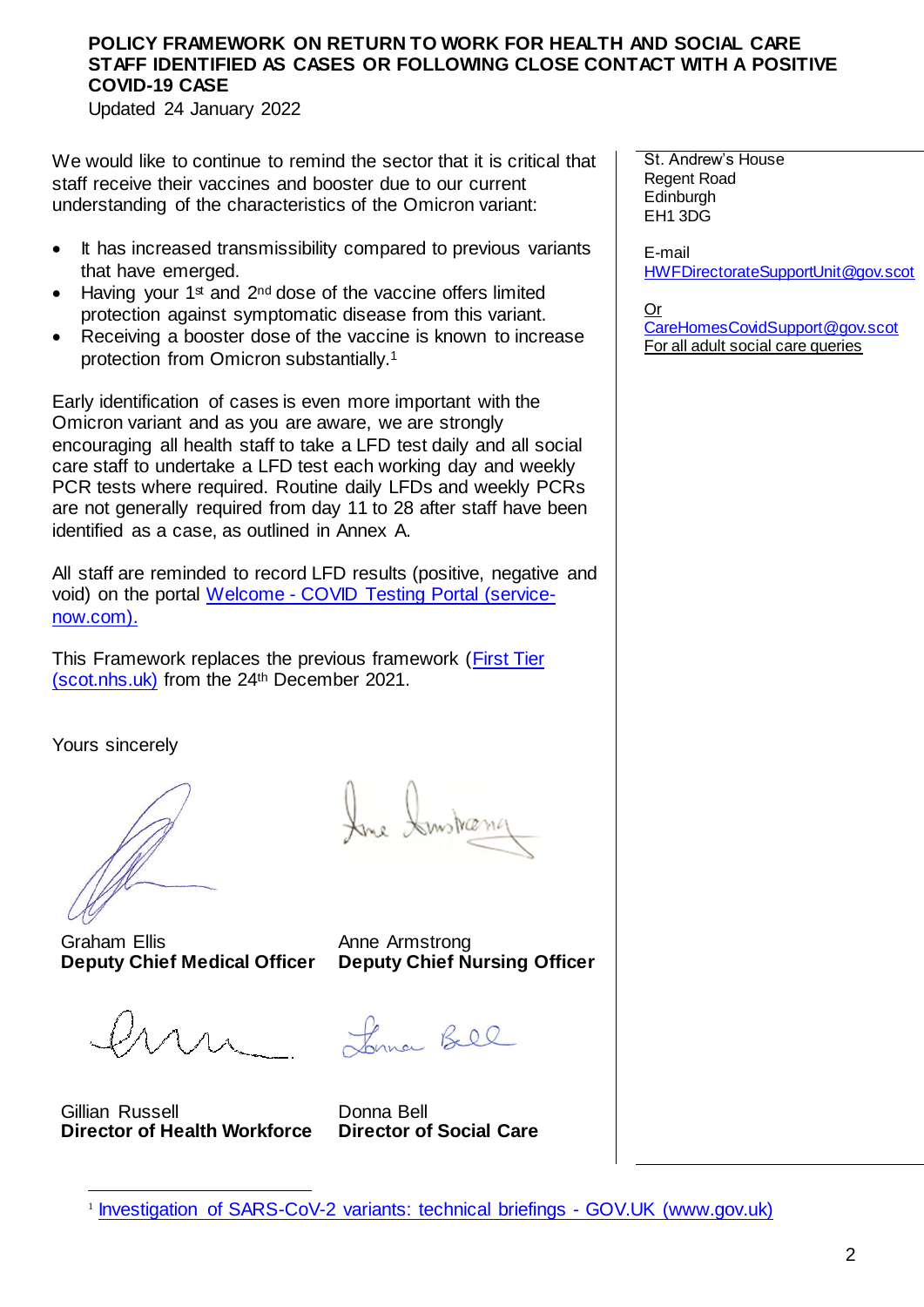Updated 24 January 2022

#### **Annex A: Policy Framework**

#### **1. Purpose & Introduction**

- a) This revised policy document sets out the conditions that allow Health and Social Care staff who are isolating as a COVID-19 index case to leave isolation in seven days, in line with the general population advice.
- b) The document re-affirms the guidance that is currently in place which allows Health and Care Staff who are close contacts (household and non-household) to return to work when certain conditions are met.

## **2. Index Cases (staff who have tested positive for COVID-19)**

- a) This will apply to Health and Social Care staff who test positive (regardless of vaccination status and regardless of symptoms) either through work place LFD/PCR testing or PCR testing due to symptoms. If a member of staff tests positive through LFD they no longer need to take a PCR test to confirm their positive status. A person with an LFD positive test should be managed as a confirmed positive case of COVID-19.
- b) Staff, should take a PCR test if they have [symptoms of COVID-19,](https://www.nhsinform.scot/illnesses-and-conditions/infections-and-poisoning/coronavirus-covid-19/coronavirus-covid-19-general-advice) and have not already received a positive LFD test. If a member of staff has symptoms and has already tested positive on LFD (e.g. in the preceding couple of days) they should be treated as COVID-19 positive and do not require a confirmatory PCR.
- c) In line with guidance for the general population staff cases need to isolate for 10 days, but they can shorten isolation and can return to work from day 7 of their self-isolation, if they have two consecutive negative LFD tests taken 24 hours apart (day 6 and day 7), and do not have a fever for 48 hours (a temperature of 37.8C degrees or above, without the use of anything to reduce a fever). For clarity, as an example, if a staff member tests positive on day 6 but negative on day 7 and 8, they can return to work from day 8. Day 1 is the date of symptom onset (or date of positive LFD or PCR test, if asymptomatic).
- d) Following two consecutive negative LFD tests between Day 6 and Day 10 prior to returning to work, staff, who have been diagnosed as cases should pause their standard work place testing (which is to take daily LFD tests prior to work on working days for social care staff and daily for NHS staff) for 28 days from day 1 (date of symptom onset or test date if asymptomatic). If they are also required to PCR test weekly, they should also pause this for a period of 90 days.
- e) All staff should stop testing after day 10 irrespective of their Day 10 LFD result and pause routine testing for 28 day as above. The likelihood of a positive LFD test in the absence of a high temperature after 10 days is low, hence further testing is not advised.
- f) It is not recommended that staff continue daily LFD from Day 11. But if the member of staff does continue LFD testing from Day 11, and it is positive they should stay at work if they have not had or do not have a fever (a temperature of 37.8C degrees or above) within the previous 48 hours.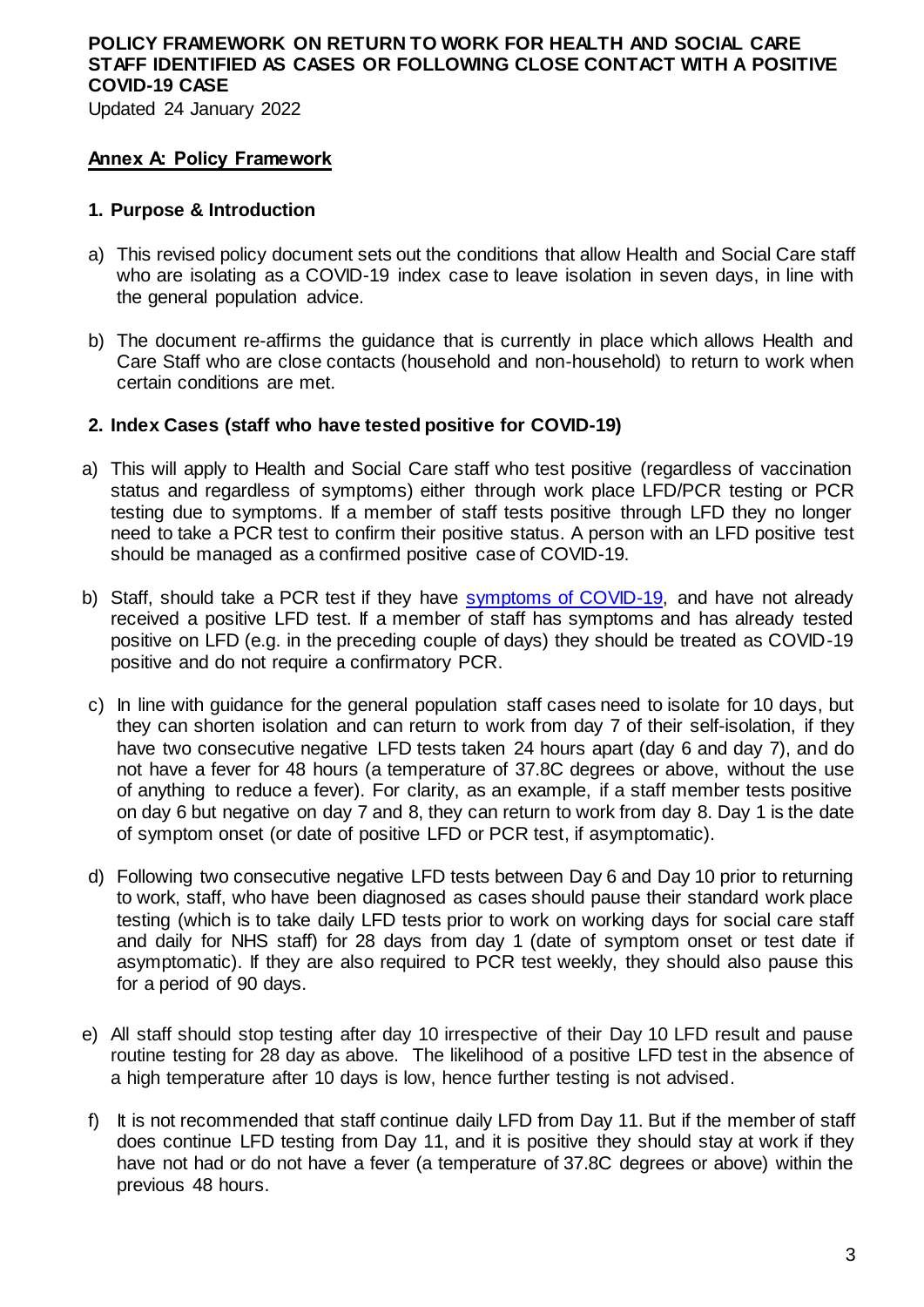Updated 24 January 2022

- g) If a person newly develops the main COVID symptoms (fever, new persistent cough, loss of, or change in, sense of smell or taste) in the 28 day period, they should do a PCR test. Note that this applies to NEW symptoms not ongoing cough, or taste/smell changes.
- h) Staff should **only** return to work in the following circumstances:
	- On Day 7 to Day 10 once they have had two consecutive negative LFD tests taken 24 hours apart
	- After Day 10 if they have not had 2 consecutive negative LFDs 24hrs apart by Day 10, they should return to work on Day 11 irrespective of LFD test results (they do not need to test after D10)
	- Both points are conditional on not having had or currently having a fever (a temperature of 37.8C degrees or above) within the previous 48 hours.
- i) Staff who can return **should not** work with [individuals on the highest clinical risk list](https://www.gov.scot/publications/covid-highest-risk/pages/highest-risk-classification/) for the remainder of the 10 day period. The highest clinical risk groups include individuals on chemotherapy, those who are immune-suppressed such as pre/immediately posttransplant, those who have profound immune-deficiency. This does not apply to staff working with other individuals who are not eligible for the vaccine (such as neonates and young children or people who are exempt such as by having allergic reactions) but any such return needs to be risk assessed by the line manager. This list is not exhaustive and local line managers may determine other groups as fitting within the high clinical risk category. In these circumstances, staff can however be asked to return to work in roles to care for and support people who are not deemed at high clinical risk.
- j) If a case is subsequently identified as a contact in the 28 days since their own symptom onset (or positive LFD or PCR if asymptomatic), they do not need to isolate or do any routine workplace LFD testing for the rest of the 28 days or PCR testing for the remainder of the 90 days since their Day 1. They can continue working irrespective of vaccination status. If new symptoms arise, they must follow the self-isolation guidance for index cases as above.

#### **3. Fully vaccinated contacts**

- a) This applies to all Health and Social Care staff who are identified as contacts (both household and non-household) of a positive COVID-19 case and are fully vaccinated (usually two doses and a booster dose at least 14 days prior to last exposure to the case).
- b) If a member of staff is a contact of a case, they should take an LFD test. If this test is negative and provided they have no COVID-19 symptoms or fever they can attend work [\(Coronavirus \(COVID-19\): General advice | NHS inform\)](https://www.nhsinform.scot/illnesses-and-conditions/infections-and-poisoning/coronavirus-covid-19/coronavirus-covid-19-general-advice) with the agreement of their line manager according to a risk assessment.
- c) However as an additional safeguard, they will also need to take daily LFD tests for the remaining 10 days of their intended isolation period and report these to their line manager. If an LFD test is positive, or the individual develops COVID symptoms within the 10 day period (in which case they should do a PCR test, if LFD is not already positive), they must follow the self-isolation guidance for index cases as detailed in Part 2 of this guidance. This includes re-setting their Day 1 to the date of the positive test or onset of main COVID symptoms. Staff are reminded to record LFD results (positive, negative and void) on the online portal Welcome - [COVID Testing Portal \(service-now.com\)](https://nhsnss.service-now.com/covidtesting)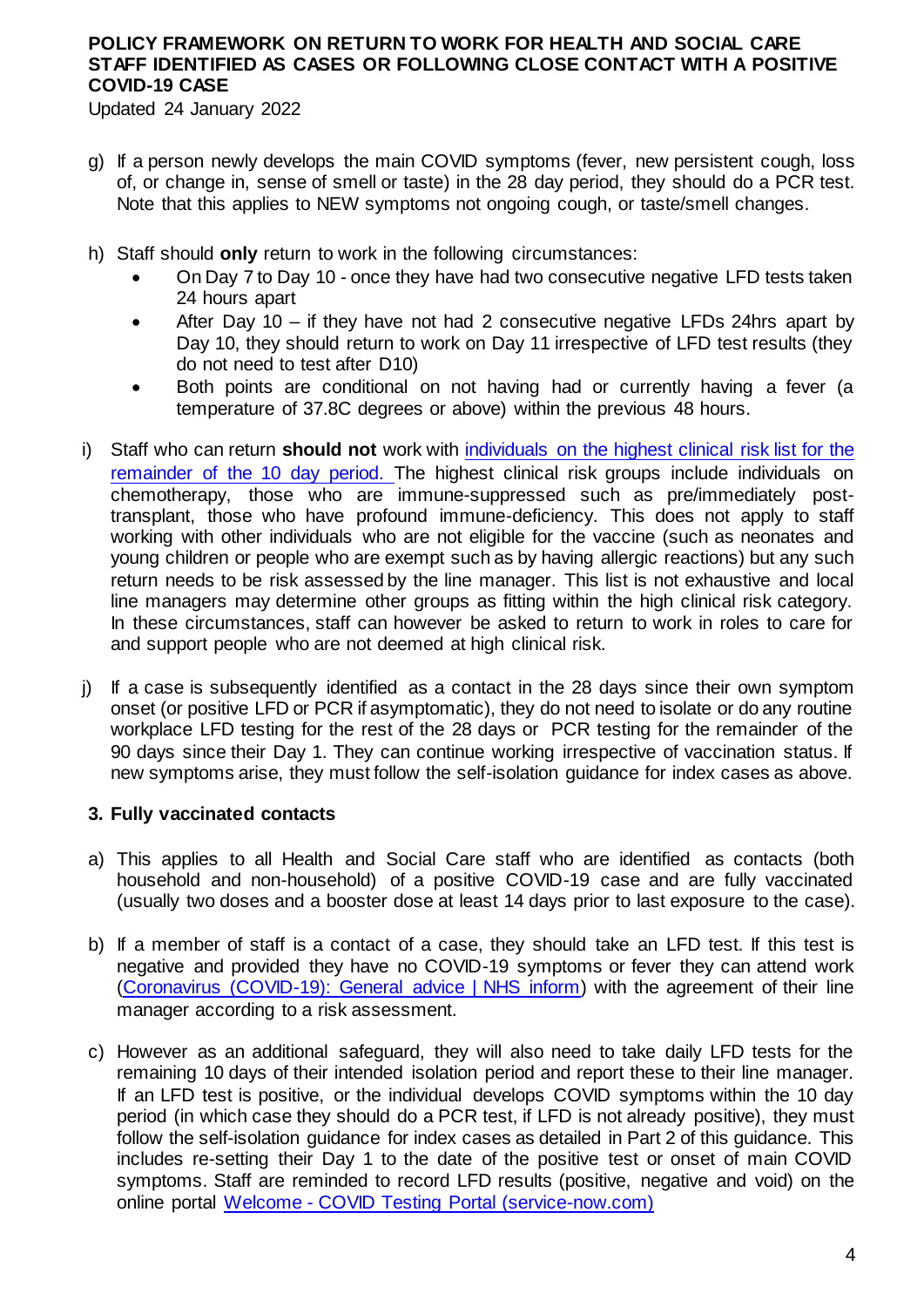Updated 24 January 2022

- d) After the 10 day period as a contact, staff should continue to take an LFD test prior to work on working days for social care staff and daily for NHS staff each working day, as per their workplace testing requirements and can continue to work if they have a negative result.
- e) Those who are participating/have participated in a formally approved COVID-19 vaccine clinical trial are treated as equivalent to those vaccinated through the NHS vaccination programme and similarly, a risk assessment will determine their return to work. [See NHS](https://www.nhsinform.scot/clinicaltrialparticipants)  Inform for more information on COVID-19 [vaccination status for clinical trial participants.](https://www.nhsinform.scot/clinicaltrialparticipants)
- f) An exemption from self-isolation exists for contacts who have been diagnosed as a COVID case in the past 28 days, and they are advised to follow the testing guidance for positive cases (as per point 2 j)).

#### **4. Contacts that are not fully vaccinated**

- a) This applies to all Health and Social Care staff who are identified as contacts (both household and non-household) of a positive COVID-19 case and are not fully vaccinated (usually two doses and a booster dose at least 14 days prior to last exposure to the case).
- b) If a staff member is not fully vaccinated and is a contact of a case, they should take a PCR test, as soon as possible, upon finding out they are a contact. They should not attend work and should complete their 10 day self-isolation period. There is currently no option for staff who are not fully vaccinated and are identified as a contact to exit self-isolation early.
- c) If a member of staff develops symptoms or tests positive during their 10 day isolation period as a contact, they should follow guidance for index cases as detailed in Part 2 of this guidance and re-set the self-isolation period.
- d) After the contact self-isolation period, provided staff have not become a case, they should continue with their workplace testing regime which includes taking an LFD each day prior to attending work for social care staff and each day for NHS staff.
- e) An exemption from self-isolation exists for contacts who have been diagnosed as a COVID-19 case in the past 28 days, even if they are not fully vaccinated and they must follow the testing guidance for cases. (as per point 2 j)).

#### **5. Mitigations for staff returning to work in health and social care settings**

- a) If a member of staff meets the conditions to exit self-isolation early, as outlined in paragraph 2 or 3 (depending on the scenario), they are expected to return to work. In addition to the conditions for returning to work as detailed above, which includes daily LFD testing and not working with individuals on the highest risk list, the member of staff should:
	- record the results of the daily LFD<http://www.covidtestingportal.scot/> and inform their manager of the result.